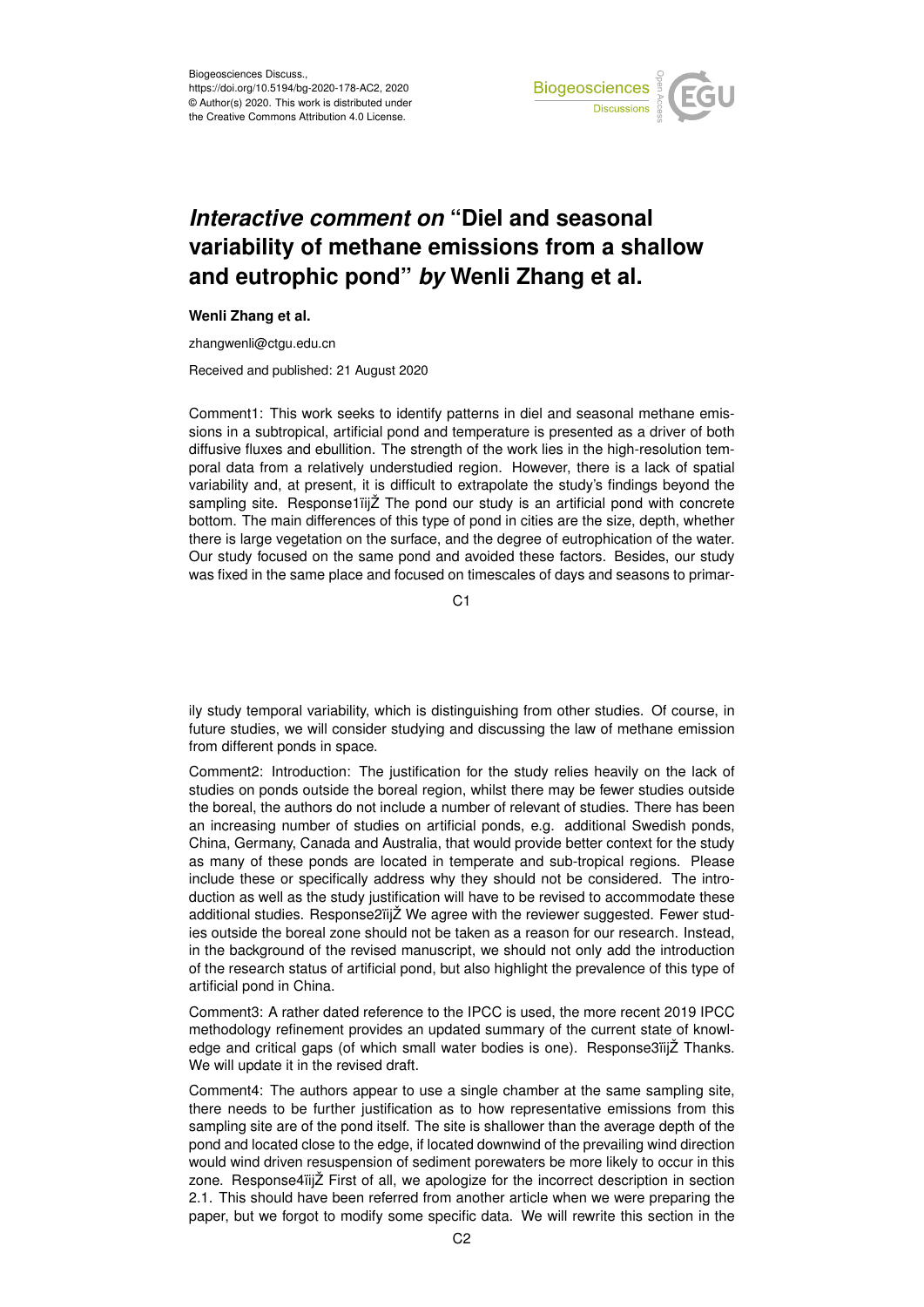revised draft. In fact, the pond our study is an artificial pond with concrete bottom. This type of pond is relatively flat at the bottom and has no large vegetation on the water surface. The whole water surface is relatively homogeneous. There is little difference in depth across the water. But there are seasonal variations in the water level, with a difference of about 15 cm. Besides, we monitored the wind speed. However, wind speed was too low to be measured during most campaigns (maximum wind speed was < 1.5 m s-1) and disregarded from further analysis.

Comment5: How representative is the pond to other urban ponds in the region, urban ponds are extremely diverse and concrete lined systems are not particularly common in other regions of the world. Response5ïijŽ These concrete ponds at the bottom are very common in Chinese towns, especially in southern China, where there are two or three ponds per community.

Comment6: Please include more details about the site as well as aerial image or photograph of the pond. Response6ïijŽ Good suggestions. We will provide photos of the pond in the supplements of revised draft.

Comment7: Did the authors monitor water level during or between monitoring events, this coupled with air pressure changes can be an important driver of ebullition. Response7ïijŽ The water level barely fluctuates during the day and does not change much within the season. But the water level varies from season to season, with a difference of about 15cm. Therefore, we did not observe the water level continuously, only the quarterly average.

Comment8: At present the focus in the results is almost exclusively on temperature as a driver of ebullition. Another consideration is the consolidation state of benthic sediments, this is of particularly relevance to silt and clay dominated beds. These fine sediments generally experience less consolidation and have less developed sediment gas pockets, do the authors have any additional information about the consolidation state such as bulk density or particle size. This information could support the relatively

C3

low ebullition rates observed in this study. Response8ïijŽ Good suggestions. However, we didn't have any information about the consolidation state such as bulk density or particle size of sediments, which should be very useful in explaining the CH4 dynamics of the seasons.

Comment9: Results: The relationship between air and water temperature is usually strong in shallow systems although daily range in water temperature range is lower compared with air temperature. Major disruptions to water temperature can occur particularly during inflow events, were any major rainfall events captured during the monitoring period. There is a very strong focus on temperature as a driver of emission rates, this is relatively well known and it is difficult to understand the novelty of this finding. Given the rich temporal dataset it would be interesting to explore whether variables such as wind fetch, water level or atmospheric pressure could improve the temperature relationship, was this attempted by the authors. Response9ïijŽ The reviewer's Suggestions are very good. However, we did not consider rainfall and only chose sunny weather for in situ field monitoring every time. Besides, we monitored the wind speed. However, wind speed was too low to be measured during most campaigns (maximum wind speed was  $< 1.5$  m s-1) and disregarded from further analysis. We analyzed atmospheric pressure, but we didn't find anything new.

Comment10: Discussion: I would urge the authors to include the findings of studies on artificial ponds from other temperate and sub-tropical regions in their discussion. There are a number of relevant findings in these studies including drivers of methane emissions, the dominance of ebullition, contrast in emissions between different urban pond types, seasonality in pond emissions and so on. This will allow readers a far clearer understanding as to the importance of this study's findings. Response10ïijŽ Good suggestions. We will add some methane studies from artificial ponds to the discussion to compare with our results in the revised manuscript.

Please also note the supplement to this comment: